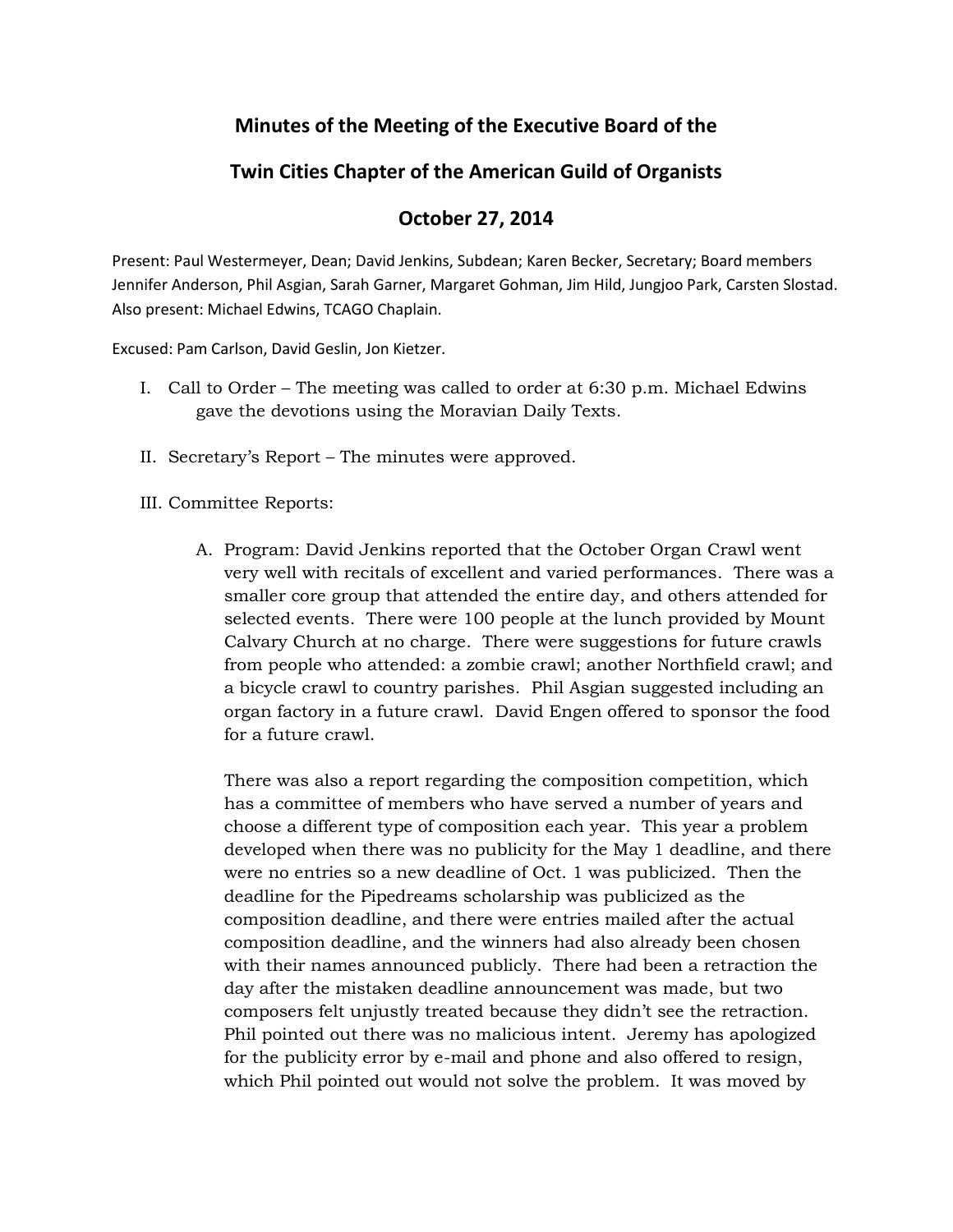Phil that David and Paul will craft a letter of apology. Jungjoo Park seconded.

- B. Registrar report: There are 320 active members, 39 lapsed members, and 25 new members. The directory was sent to press one week ago, and the directories should be in the mail soon. Thanks go to Sue Moro of St. Thomas for putting the directory together, to David Geslin, treasurer, who gathered the data from Wild Apricot and sent it to Sue, and to Laura Edman who helped with the proofing.
- C. Publicity and Social Media: Sarah Garner reported that in the past, TCAGO sold the list of e-mail and mailing labels to churches to publicize their events, but that practice may no longer be acceptable for privacy reasons. Currently, Hennepin Avenue Methodist is requesting mailing labels. Sarah is also working on a print exchange with Pipedreams and Thursday Musical. E-mail blasts are secure, and Sarah will research what other options are available. She suggests next year we give members an option to not have their addresses shared. The Dean requested that Sarah bring a proposal to the board.
- III. Old Business Regarding the relationship of TCAGO and Luther Seminary, Laura Edman copied past correspondence between both groups in 1992. There was discussion about TCAGO not paying their third installment or even suing because the seminary failed to keep their promise regarding the use of the money donated by TCAGO, but these actions did not take place. Paul clarified the intent of the TCAGO with the current president of the seminary. She had been under the impression the money was to be used for scholarships, rather than to support a professor in church music. The president of the seminary indicates she is sympathetic to TCAGO concerns. Jon Kietzer suggested we look for ways to combine resources of the various religious training institutions in the Twin Cities.
- IV. New Business – Chad Winterfeldt notified the TCAGO that he is our district convener. Phil made a motion that Chad be listed online along with everyone who performs a role for TCAGO. It was seconded by Sarah and approved.

The national AGO suggests local organizations host a January Jubilee with the aim to nurture church musicians at the local level though there is funding from the national level. The program committee for TCAGO is looking for a program option for January 2016 and will look at the possibility of the Jubilee as the program option with possible themes, such as a Widor festival and inviting John Near or something relating to Luther and/or the Swiss reformation. Possibly the district convener Chad